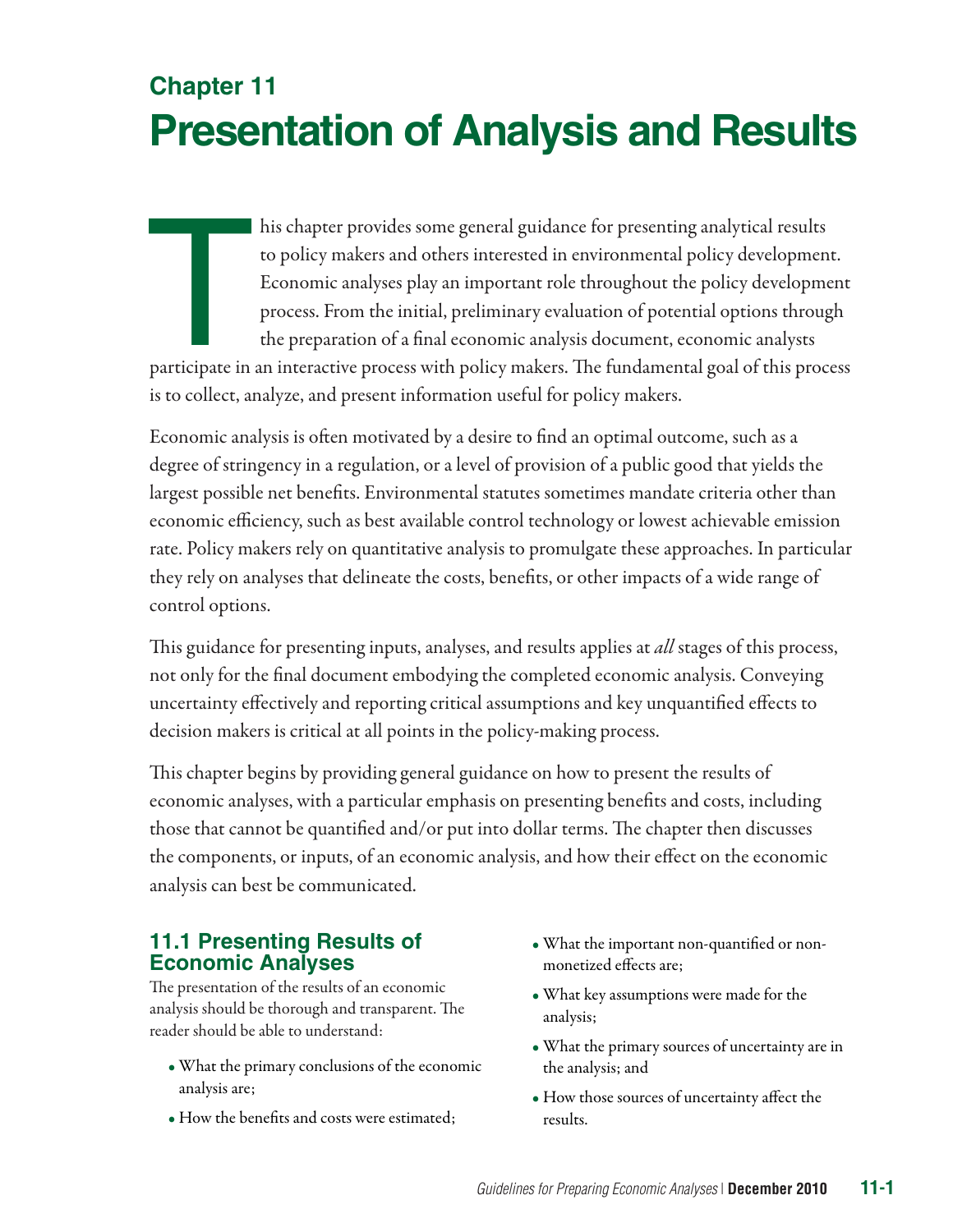An economic analysis of regulatory or policy options should present all identifiable costs and benefits that are incremental to the regulation or policy under consideration. These should include directly intended effects and associated costs, as well as ancillary (or co-) benefits and costs.

Benefits and costs should be reported in monetary terms whenever possible. In reality, however, there are often effects that cannot be monetized, and the analysis needs to communicate the full richness of benefit and cost information beyond what can be put in dollar terms. Benefits and costs that cannot be monetized should, if possible, be quantified (e.g., expected number of adverse health effects avoided). Benefits and costs that cannot be quantified should be presented qualitatively (e.g., directional impacts on relevant variables). Section 11.1.2 contains more detailed guidance on presenting this information in EPA's economic analyses.

Agencies are also required to provide OMB with an accounting statement reporting benefit and cost estimates when sending over each economically significant rule. Analysts should rely upon these *Guidelines* and *Circular A-4* for developing these estimates. *Circular A-4* describes the accounting statement on pages 44-46 and contains a suggested format for this accounting statement.<sup>1</sup>

In addition to requirements under *Circular A-4*, the 2010 OMB *Annual Report to Congress on the Costs and Benefits of Federal Regulations* asks agencies to provide a "simple, clear table of aggregated costs and benefits" of each economically significant rule in the regulatory Preamble of the Federal Register Notice and in the Executive Summary of the RIA (OMB 2010a, p. 51). EPA's guidance for satisfying these criteria is described more fully in Section 11.1.2 as part of the Agency's general guidance on reporting the results of benefit-cost analysis (BCA).

The results of economic analyses of environmental policies should generally be presented in three sections.

- Results from BCA. Estimates of the net social benefits should be presented based on the benefits and costs expressed in monetary terms. Non-monetized and unquantifiable benefits and costs should also be included and described in the presentation.
- Results from cost-effectiveness analysis (CEA). Under OMB *Circular A-4*, CEA should generally be performed for rules in which the primary effect is human health or safety. Results of these analyses should also be presented when they are conducted.<sup>2</sup>
- Results from economic impact analysis (EIA) and distributional assessments. Results of the EIA should be reported, including predicted effects on prices, profits, plant closures, employment, and any other effects. Distributional impacts for particular groups of concern, including small entities, governments, and environmental justice populations should also be presented.

The relative importance of these three sections will depend on the policy and statutory context of the analysis.

## **11.1.1 Presenting the Results of Benefit-Cost Analyses**

When presenting the results of a BCA, the expected benefits and costs of the preferred regulatory option should be reported, together with the expected benefits and costs of alternative approaches. OMB's *Circular A-4* requires that at least one alternative be more stringent and one less stringent than the preferred option, and the incremental costs and benefits would be reported for each increasingly stringent option. Separate time streams of benefits and costs should be reported, in constant (inflation-adjusted), undiscounted dollars. Per the discussion in

<sup>1</sup> The accounting statement is on page 47 of *Circular A-4*, available at [www.whitehouse.gov/sites/default/files/omb/assets/omb/circulars/](http://www.whitehouse.gov/sites/default/files/omb/assets/omb/circulars/a004/a-4.pdf) [a004/a-4.pdf](http://www.whitehouse.gov/sites/default/files/omb/assets/omb/circulars/a004/a-4.pdf) (accessed on January 21, 2011).

<sup>2</sup> The Institute of Medicine (IOM) (2006) recently issued recommendations to regulatory agencies on how to perform healthbased CEA. Recent examples of CEA can be found in appendices of several recent RIAs including those for PM NAAQS [see Appendix G listed at <http://www.epa.gov/ttn/ecas/ria.html>(accessed March 13, 2011)] and the Ground Water Rule [see Appendix H listed at http://www.epa.gov/safewater/disinfection/gwr/regulation.html (accessed March 13, 2011)].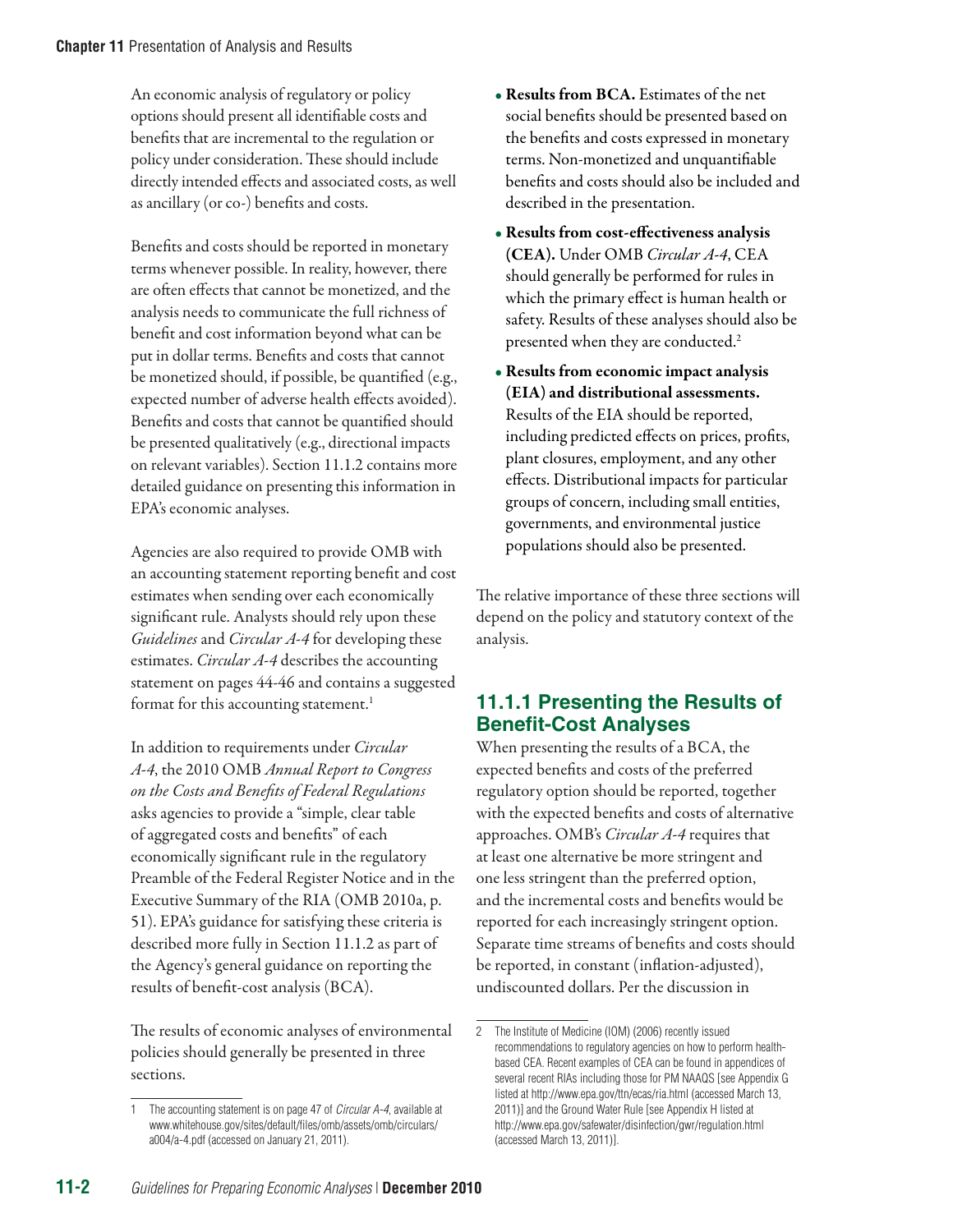Chapter 6, appropriately discounted benefits and costs should be reported as well.

Ideally, all benefits and costs of a regulation would be expressed in monetary terms, but this is almost never possible because of data gaps, unquantifiable uncertainties, and other challenges. It is important not to exclude an important benefit or cost category from BCA even if it cannot be placed in dollar terms. Instead, such benefits and costs should be expressed quantitatively if possible (e.g., avoided adverse health impacts). If important benefit or cost categories cannot be expressed quantitatively, they should be discussed qualitatively (e.g., a regulation's effect on technological innovation).

Quantifiable benefits and costs, properly discounted, should be compared to determine a regulation's net benefits, even if important benefits or costs cannot be monetized. However, an economic analysis should assess the likelihood that non-monetized benefits and costs would materially alter the net benefit calculation for a given regulation.

Incremental benefits, costs, and net benefits of moving from less to more stringent regulatory alternatives should also be presented. If a regulation has particularly significant impacts on certain groups or sub-populations, the various options' incremental impacts on these subpopulations or source categories should be reported. This should include a discussion of incremental changes in quantified and qualitatively described benefits and costs.

Given the number of potential models presented in Chapters 7 and 8, the analyst should take care to clearly indicate the correspondence between the benefit and cost estimates. For example, the cost analysis may include results from a general equilibrium model but the benefit analysis may only include partial equilibrium effects.<sup>3</sup> In this case, the cost side of the equation includes general equilibrium feedback effects while the benefit

side does not. This difference should be clearly presented and explained.

The tables at the end of this chapter contain templates for presenting information on regulatory benefits and costs, including those benefits that cannot be quantified or put into dollar terms. The analyst's primary goal, using these tables, is to communicate the full richness of benefit and cost information instead of focusing narrowly on what can be put in dollar terms. Some guiding principles for constructing these tables follow.

- *All meaningful benefit and costs are included in all of the tables* even if they cannot be quantified or monetized. Not only does this provide consistency for the reader, but it also maintains important information on the context of the quantified and monetized benefits.
- *The types of benefits and costs are described briefly in plain terms* to make them clearer to the public and to decision makers, and they should be well-defined and mutually exclusive, to the extent possible. Benefits should be grouped a manner consistent with the categories in Table 7.1 of Chapter 7, although the order and specific characterization can be expected to vary by rule as needed.
- *The benefits are expressed first in natural or physical units* (i.e., number) to provide a more complete picture of what the rule accomplishes. These units are not discounted as they would be in a CEA because the goal here is to describe what might be termed the "physical scope" of the rule's benefits. It may be the case that physical or natural units are not relevant for presenting costs.
- *Explanatory notes accompany each benefit and cost entry* and can be used to describe whatever the most salient or important points are about scientific uncertainty, the type of benefit or cost, how it is estimated, or the presentation.

The benefit categories in these templates (e.g., improved human health, improved environment, and other benefits,) will need to be revised to reflect the benefits categories for the rule under

<sup>3</sup> While there have been some attempts to include benefit estimates in general equilibrium models, these efforts are nascent (Sieg et al. 2004, Yang et al. 2004, and Jena et al. 2008).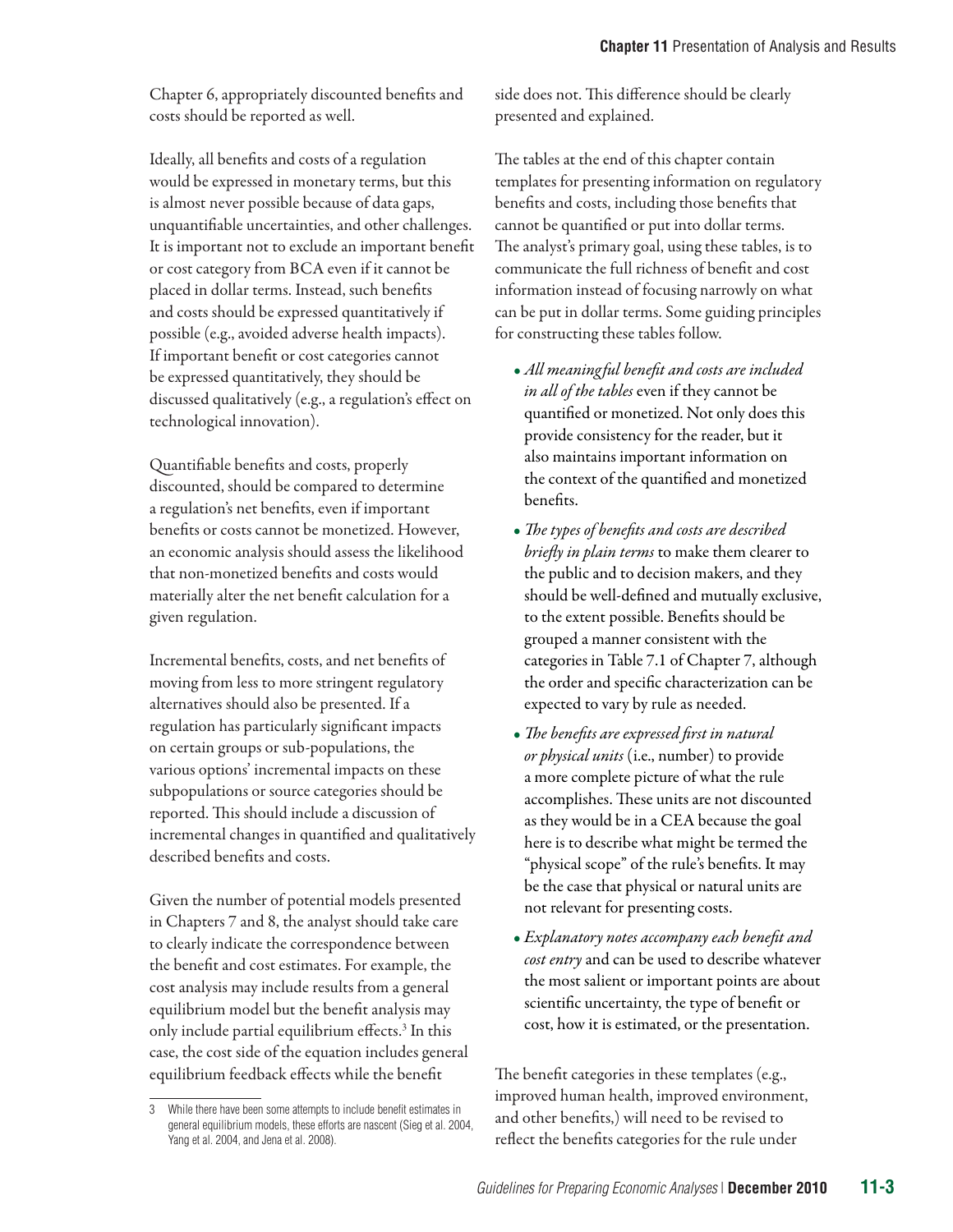| <b>Overview of Benefits</b>                                                            |                                                                         |                                                                       |                                                                                        |  |  |  |  |  |
|----------------------------------------------------------------------------------------|-------------------------------------------------------------------------|-----------------------------------------------------------------------|----------------------------------------------------------------------------------------|--|--|--|--|--|
| <b>Benefits</b>                                                                        | <b>Effect can be</b><br><b>Quantified?</b><br>(put in numeric<br>terms) | <b>Effect can be</b><br><b>Monetized?</b><br>(put in dollar<br>terms) | <b>More Information</b><br>(e.g., reference to<br>section of the economic<br>analysis) |  |  |  |  |  |
| <b>Improved Human Health</b>                                                           |                                                                         |                                                                       |                                                                                        |  |  |  |  |  |
| • Reduced incidence of adult premature<br><b>mortality</b> from exposure to $PM_{2.5}$ | $\sqrt{}$                                                               | $\sqrt{}$                                                             | e.g., see Section 5.2 of<br>the economic analysis                                      |  |  |  |  |  |
| • Reduced incidence of fetal loss from reduced<br>exposure to disinfection byproducts  | $\sqrt{}$                                                               |                                                                       | Notes and reference to<br>section of the economic<br>analysis                          |  |  |  |  |  |
| • Unquantified human health benefit with a brief<br>description                        |                                                                         |                                                                       | Notes and reference                                                                    |  |  |  |  |  |
| <b>Improved Environment</b>                                                            |                                                                         |                                                                       |                                                                                        |  |  |  |  |  |
| • Fewer fish killed from reduced nutrient loadings<br>into waterways                   | $\sqrt{}$                                                               | $\sqrt{}$                                                             | Notes and reference                                                                    |  |  |  |  |  |
| • Improved timber harvest from lower tropospheric<br>ozone concentrations              | $\sqrt{}$                                                               | $\sqrt{}$                                                             | Notes and reference                                                                    |  |  |  |  |  |
| • Other environmental benefit with a brief description                                 |                                                                         | --                                                                    | Notes and reference                                                                    |  |  |  |  |  |
| <b>Other Benefits</b>                                                                  |                                                                         |                                                                       |                                                                                        |  |  |  |  |  |
| • Fuel savings from improved efficiency in<br>automobiles and light trucks             |                                                                         | $\sqrt{}$                                                             | Notes and reference                                                                    |  |  |  |  |  |
| • Other benefit with a brief description                                               |                                                                         |                                                                       | Notes and reference                                                                    |  |  |  |  |  |

#### **Table 11.1 - Template for Regulatory Benefits Checklist**

consideration. Simpler analyses may need only the overview (Table 11.1) and the final summary (Table 11.4).

Table 11.1 is a quick-glance summary of regulatory benefits and costs, the extent to which they could be quantified and monetized, and a reference to where they are more fully characterized or estimated in the economic analysis. Some benefits may be described only qualitatively.

Table 11.2 reports benefits in non-monetary terms along with the units and additional explanatory notes. The goal of this table is to communicate the physical scope of the regulation's benefits and costs rather than the dollar equivalent. Benefits here do not need to be discounted to present value, but the time associated with the quantities should be made clear (e.g., "annual" or "more than ten years").

Table 11.3 reports benefits in monetary terms along with a total for dollar-valued benefits. Here it is important to specify the reference year for the dollars (i.e., real terms), the discount rate(s) used, and the unit value and/or source.

Table 11.4 contains a template for bringing all this information together in summary that includes the type of benefit or cost, how it is measured, its quantity, and dollar benefits. When multiple regulatory options are included in this table, it is appropriate for including in the regulatory preamble as requested by OMB.

Consistent with recommendations in these *Guidelines* for communicating uncertainty, quantitative entries should generally include a central or best estimate in addition to a range or confidence interval. The ability to do this, of course, may be limited by data availability.

## **11.1.2 Presenting the Results of Cost-Effectiveness Analyses**

When BCA is not possible, CEA may be the best available option. The cost-effectiveness of a policy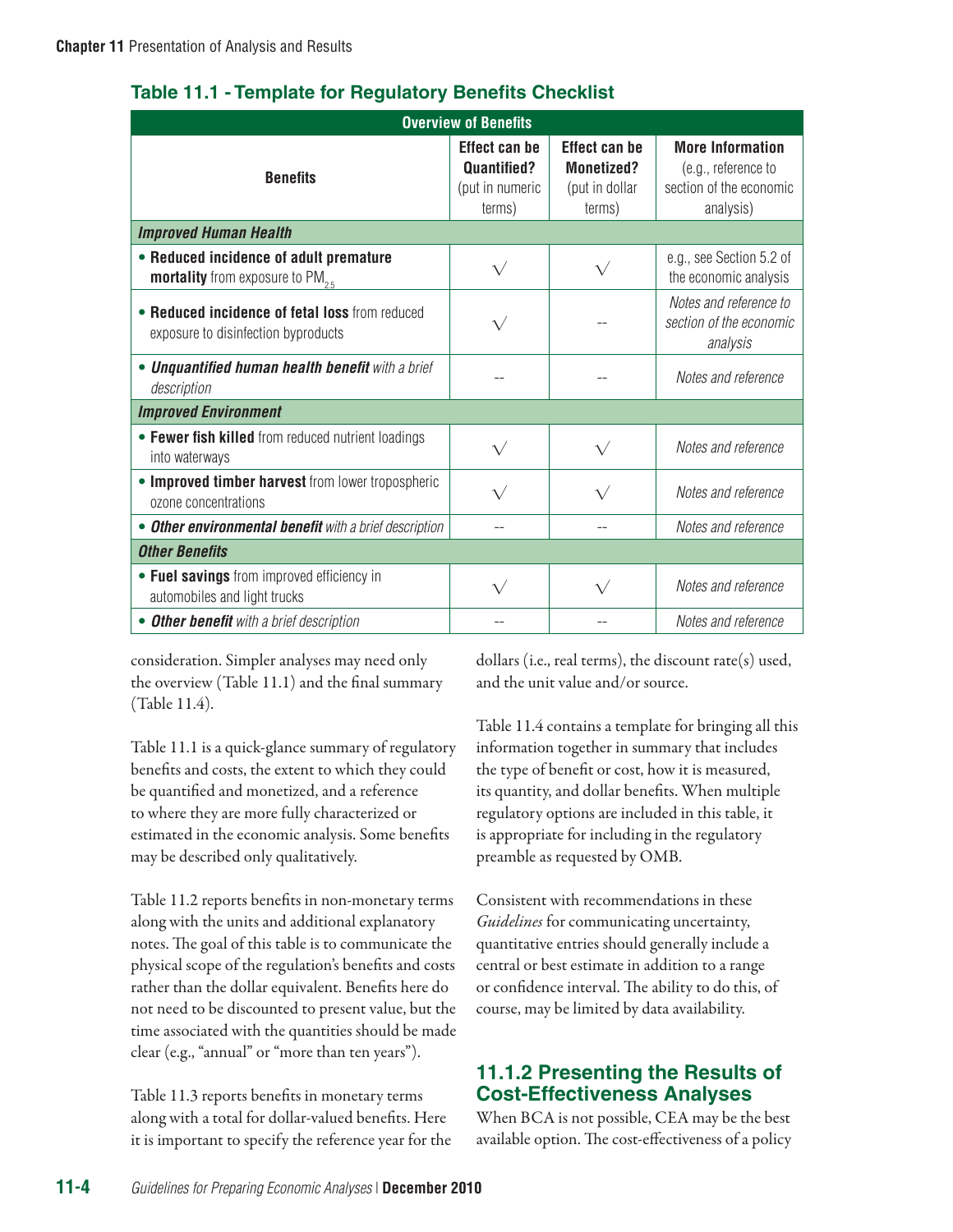| <b>Quantified Benefits</b>                                                            |                                                                           |                                                              |                                                                                             |  |  |  |
|---------------------------------------------------------------------------------------|---------------------------------------------------------------------------|--------------------------------------------------------------|---------------------------------------------------------------------------------------------|--|--|--|
| <b>Benefits</b>                                                                       | <b>Quantified</b><br><b>Benefits</b><br>(confidence<br>interval or range) | <b>Units</b>                                                 | <b>More Information</b><br>(w/possible reference to<br>section of the economic<br>analysis) |  |  |  |
| <b>Improved Human Health</b>                                                          |                                                                           |                                                              |                                                                                             |  |  |  |
| • Reduced incidence of adult premature<br><b>mortality</b> from exposure to $PM_{25}$ | estimate<br>(range)                                                       | expected avoided<br>expected<br>premature deaths<br>per year |                                                                                             |  |  |  |
| • Reduced incidence of fetal loss from reduced<br>exposure to disinfection byproducts | estimate<br>(range)                                                       | expected avoided<br>fetal losses per<br>year                 | e.g., confidence interval<br>cannot be estimated.<br>Range based on<br>alternative studies  |  |  |  |
| • Unquantified human health benefit with a<br>brief description                       | $\star$<br>$\star$                                                        |                                                              | e.g., data do not allow<br>for quantification                                               |  |  |  |
| <b>Improved Environment</b>                                                           |                                                                           |                                                              |                                                                                             |  |  |  |
| • Fewer fish killed from reduced nutrient loadings<br>into waterways                  | estimate<br>(range)                                                       | thousands of fish<br>per year                                | <b>Notes</b><br>(reference)                                                                 |  |  |  |
| • Improved timber harvest from lower<br>tropospheric ozone concentrations             | estimate<br>(range)                                                       | thousands of<br>board feet per<br>year                       | <b>Notes</b><br>(reference)                                                                 |  |  |  |
| • Other environmental benefit with a brief<br>description                             | $\star$                                                                   | $\star$                                                      | <b>Notes</b><br>(reference)                                                                 |  |  |  |
| <b>Other Benefits</b>                                                                 |                                                                           |                                                              |                                                                                             |  |  |  |
| • Fuel savings from improved efficiency in<br>automobiles and light trucks            | estimate<br>(range)                                                       | millions of<br>gallons of<br>gasoline reduced<br>per year    | <b>Notes</b><br>(reference)                                                                 |  |  |  |
| • Other benefit with a brief description                                              | $^{\star}$                                                                | $\star$                                                      | <b>Notes</b><br>(reference)                                                                 |  |  |  |

## **Table 11.2 - Template for Quantified Regulatory Benefits**

Note: \* indicates the benefit cannot be quantified with available information

option is calculated by dividing the annualized cost of the option by non-monetary benefit measures. Options for such measures range from quantities of pollutant emissions reduced, measured in physical terms, to a specific improvement in human health or the environment, measured in reductions in illnesses or changes in ecological services rendered.

In the context of RIA, or other analyses of specific regulatory or policy options, CEA is most informative when several different options are analyzed. The analysis should include at least one option that is less stringent and at least one option that is more stringent than the preferred

option. The incremental costs and non-monetary benefit yield of each option, in order of increasing stringency, should be reported.

The non-monetary measure of benefits used in a CEA must be chosen with great care to facilitate valid comparisons across options. The closer the chosen measure is to the variable that directly impacts social welfare, the more robust a CEA will be. Consider the following steps that a typical environmental economic assessment follows:

• Changes in emissions are estimated (e.g., tons of emissions); then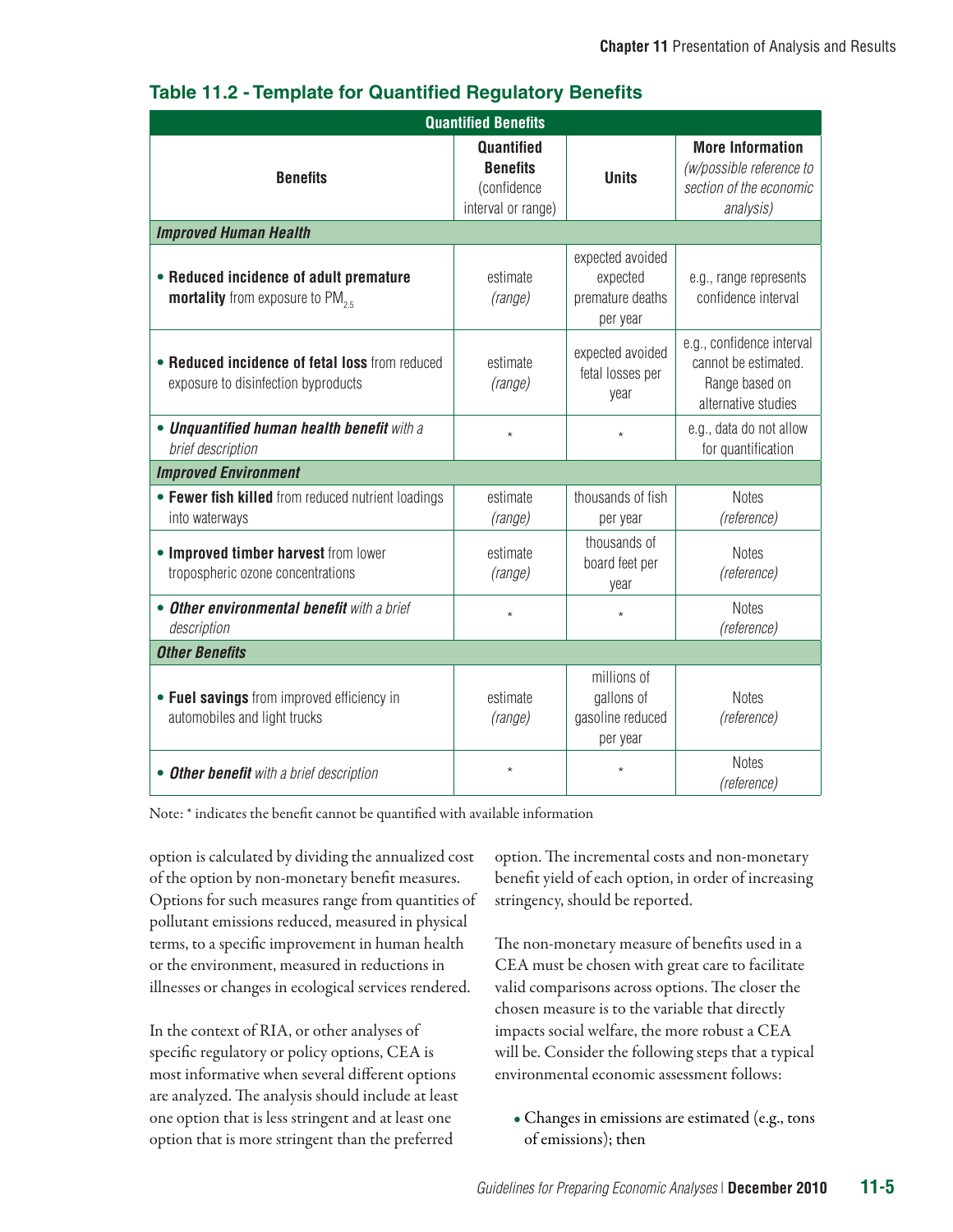| Table 11.3 - Template for Dollar-Valued Regulatory Benefits |  |  |  |
|-------------------------------------------------------------|--|--|--|
|-------------------------------------------------------------|--|--|--|

| <b>Dollar-Valued Benefits</b>                                                          |                                               |                                                               |                                                                                                    |  |  |  |
|----------------------------------------------------------------------------------------|-----------------------------------------------|---------------------------------------------------------------|----------------------------------------------------------------------------------------------------|--|--|--|
| <b>Benefit</b>                                                                         | <b>Dollar Benefits</b><br>(millions per year) | <b>Basis of Value</b>                                         | <b>More Information</b><br>(w/possible reference)                                                  |  |  |  |
| <b>Improved Human Health</b>                                                           |                                               |                                                               |                                                                                                    |  |  |  |
| • Reduced incidence of adult premature<br><b>mortality</b> from exposure to $PM_{2.5}$ | \$ estimate<br>(\$range)                      | e.g., \$X based on<br>Agency guidance                         | <b>Notes</b><br>(reference)                                                                        |  |  |  |
| • Reduced incidence of fetal loss from<br>reduced exposure to disinfection byproducts  | $\star$                                       | Not available                                                 | <b>Notes</b><br>(reference)                                                                        |  |  |  |
| • Unquantified human health benefit<br>with a brief description                        | $\star$                                       | $\star$                                                       | e.g., data insufficient<br>to quantify<br>(reference)                                              |  |  |  |
| <b>Improved Environment</b>                                                            |                                               |                                                               |                                                                                                    |  |  |  |
| • Fewer fish killed from reduced nutrient<br>loadings into waterways                   | \$ estimate<br>(\$range)                      | e.g., \$X based on<br>WTP for recreational<br>fishing         | e.g., range reflects<br>two different valuation<br>approaches<br>(reference)                       |  |  |  |
| • Improved timber harvest from lower<br>tropospheric ozone concentrations              | \$ estimate<br>(\$range)                      | e.g., change in<br>consumer and<br>producer surplus           | e.g., estimated from<br>market model across<br>several species<br>(reference)                      |  |  |  |
| • Other environmental benefit with a brief<br>description                              | $\star$                                       | $\star$                                                       | <b>Notes</b><br>(reference)                                                                        |  |  |  |
| <b>Other Benefits</b>                                                                  |                                               |                                                               |                                                                                                    |  |  |  |
| • Fuel savings from improved efficiency in<br>automobiles and light trucks             | \$ estimate<br>(\$range)                      | e.g., \$X, based on<br>net-of-tax average<br>per gallon price | e.g., there is debate on<br>how well fuel savings<br>represent consumer<br>benefits<br>(reference) |  |  |  |
| • Other benefit with a brief description                                               | $\star$                                       | Not available                                                 | <b>Notes</b><br>(reference)                                                                        |  |  |  |
|                                                                                        |                                               |                                                               |                                                                                                    |  |  |  |
| <b>TOTAL Benefits that can be monetized</b><br>(\$millions per year)                   | \$ estimate<br>(\$ range)                     |                                                               |                                                                                                    |  |  |  |

Note: \* indicates the benefit cannot be quantified with available information.

- Changes in environmental quality (e.g., changes in ambient concentrations of a given air pollutant) are estimated; then
	- Changes in human health or welfare (e.g., changes in illness or visibility) are estimated.

Each successive step in this sequence yields a better measure for CEA.

To illustrate, consider a typical air pollution scenario. Depending on where and when air pollutants are released into the atmosphere, a given ton of a particular pollutant can have widely divergent impacts on ambient air quality. Similarly, depending on when and where air quality changes, widely different levels of human health impacts may result. Particularly when different regulatory approaches are under consideration (e.g., regulation of different source categories in different locations), failing to standardize the analyses on the benefit measure that directly affects human health or welfare will significantly reduce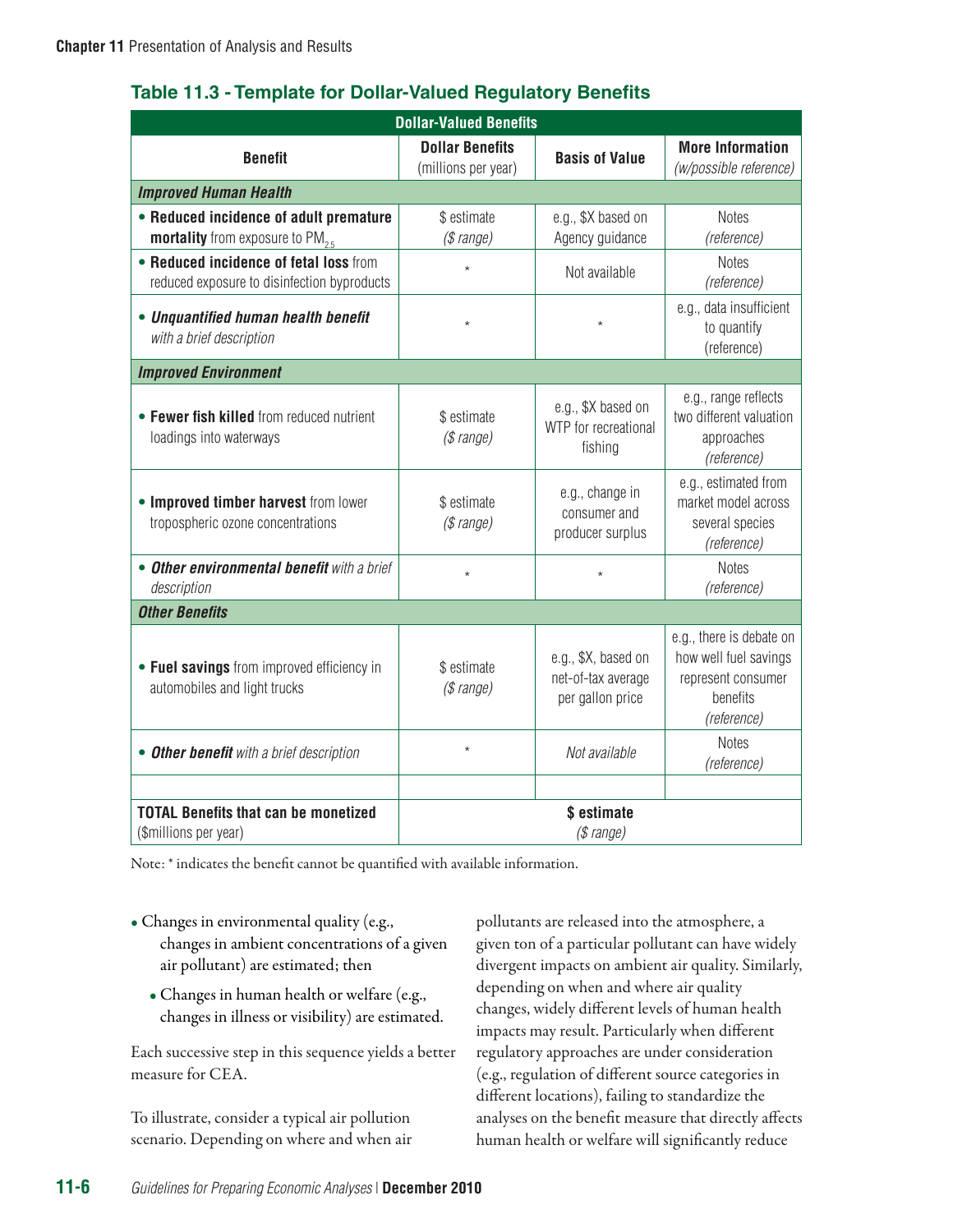## **Table 11.4 - Template for Summary of Benefits and Costs**

| <b>Benefits</b>                                                                                                 |                     |                                             |                     |                        |                     |                        |                                                                                                                     |
|-----------------------------------------------------------------------------------------------------------------|---------------------|---------------------------------------------|---------------------|------------------------|---------------------|------------------------|---------------------------------------------------------------------------------------------------------------------|
| Notes: e.g., "annual average numbers; 2006 dollars annualized at 3% discount rate"<br>Best estimate, with range |                     |                                             |                     |                        |                     |                        |                                                                                                                     |
|                                                                                                                 |                     | Option 1                                    |                     | Proposed Option        | Option 3            |                        | Source,<br>limitations, or                                                                                          |
|                                                                                                                 | <b>Number</b>       | $ \$$ Millions Number $ \$$ Millions Number |                     |                        |                     | \$ Millions            | other key notes                                                                                                     |
| <b>Improved Human Health</b>                                                                                    |                     |                                             |                     |                        |                     |                        |                                                                                                                     |
| • Reduced incidence<br>of adult premature<br>mortality from<br>exposure to $PM_{2.5}$                           | estimate<br>(range) | \$ estimate<br>(range)                      | estimate<br>(range) | \$ estimate<br>(range) | estimate<br>(range) | \$ estimate<br>(range) | highlight most<br>important points,<br>as needed                                                                    |
| • Reduced incidence<br>of fetal loss from<br>reduced exposure to<br>disinfection byproducts                     | estimate<br>(range) | $\star$                                     | estimate<br>(range) | $^{\star}$             | estimate<br>(range) | $\star$                | e.g., no valuation<br>data exist. Effects<br>are sensitive to<br>dose-response<br>model.                            |
| • Unguantified human<br>health benefit with a<br>brief description                                              | $\star$             | $\star$                                     | $\star$             | $\star$                | $\star$             | $\star$                | e.g., risk data<br>insufficient for<br>quantification                                                               |
| <b>Improved Environment</b>                                                                                     |                     |                                             |                     |                        |                     |                        |                                                                                                                     |
| • Fewer fish killed<br>from reduced nutrient<br>loadings into waterways                                         | estimate<br>(range) | \$ estimate<br>(range)                      | estimate<br>(range) | \$ estimate<br>(range) | estimate<br>(range) | \$ estimate<br>(range) | <b>Notes</b>                                                                                                        |
| • Improved timber<br>harvest from lower<br>tropospheric ozone<br>concentrations                                 | estimate<br>(range) | \$ estimate<br>(range)                      | estimate<br>(range) | \$ estimate<br>(range) | estimate<br>(range) | \$ estimate<br>(range) | <b>Notes</b>                                                                                                        |
| <b>Other environmental</b><br><b>benefit</b> with a brief<br>description                                        | $^\star$            | $^\star$                                    | $^{\star}$          | $^\star$               | $^\star$            | $^{\star}$             | <b>Notes</b>                                                                                                        |
| <b>Other Benefits</b>                                                                                           |                     |                                             |                     |                        |                     |                        |                                                                                                                     |
| • Fuel savings from<br>improved efficiency in<br>automobiles and light<br>trucks                                | estimate<br>(range) | \$ estimate<br>(range)                      | estimate<br>(range) | \$ estimate<br>(range) | estimate<br>(range) | \$ estimate<br>(range) | Notes                                                                                                               |
| <b>Other benefit with a</b><br>brief description                                                                | $^\star$            | $^\star$                                    | $^\star$            | $^\star$               | $^\star$            | $^{\star}$             | <b>Notes</b>                                                                                                        |
| <b>TOTAL Benefits that</b><br>can be monetized<br>(annualized, millions<br>\$2006)                              |                     | \$estimate<br>(range)                       |                     | \$ estimate<br>(range) |                     | \$ estimate<br>(range) | e.g., total range<br>may be overstated<br>because of<br>aggregation<br>(See Section<br>8.1 of economic<br>analysis) |

Note: \* indicates the benefit cannot be quantified with available information.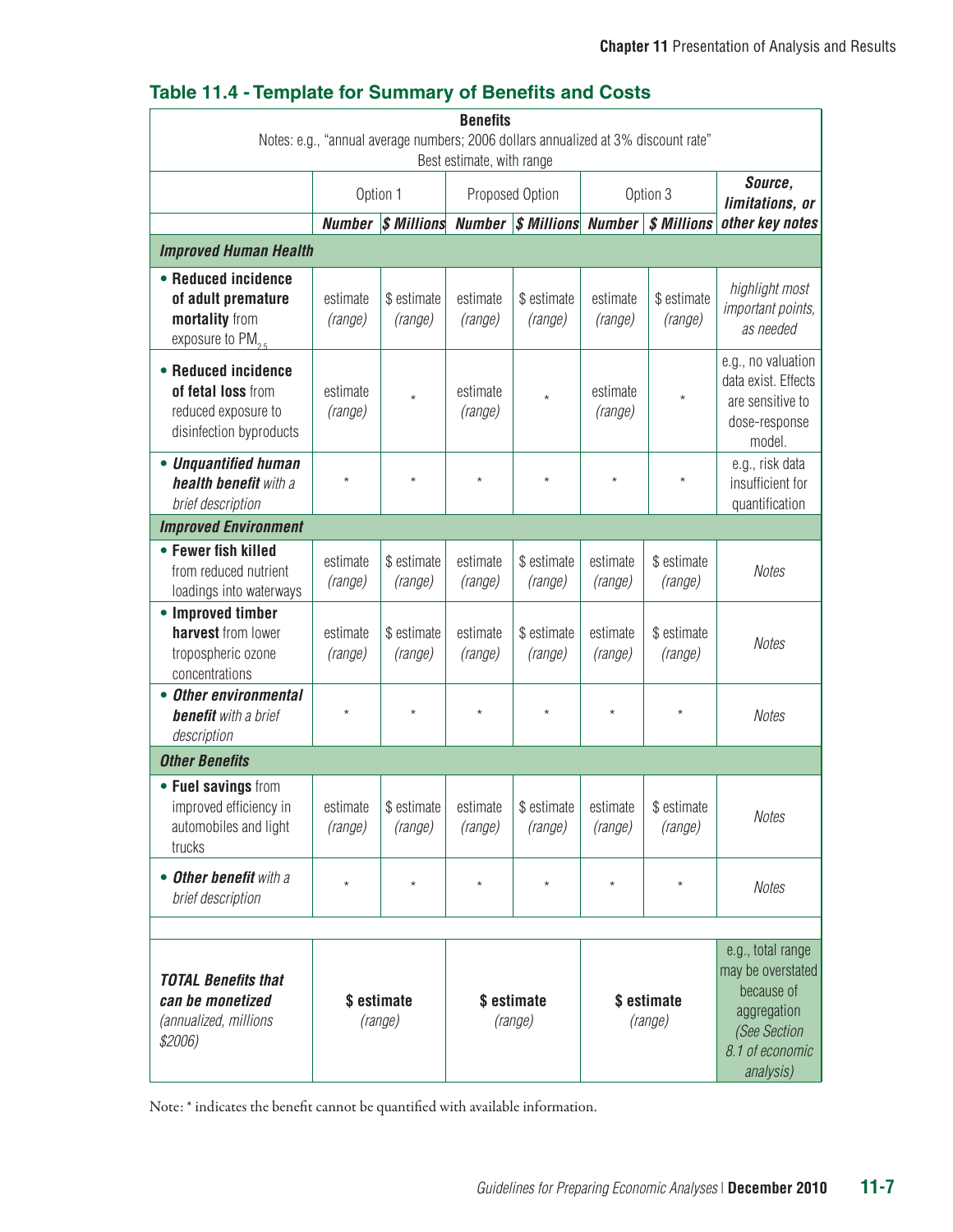|                                                                                                    | Costs                     |                        |                        |                                                    |  |  |
|----------------------------------------------------------------------------------------------------|---------------------------|------------------------|------------------------|----------------------------------------------------|--|--|
| 2006 dollars annualized at 3% discount rate                                                        |                           |                        |                        |                                                    |  |  |
|                                                                                                    | Best estimate, with range |                        |                        |                                                    |  |  |
|                                                                                                    | Option 1                  | Proposed<br>Option     |                        | Source,<br>limitations, or                         |  |  |
|                                                                                                    | \$ Millions               | \$ Millions            | \$ Millions            | other key notes                                    |  |  |
| • Initial capital costs with any brief<br>description and units.                                   | \$ estimate<br>(range)    | \$ estimate<br>(range) | \$ estimate<br>(range) | e.g., estimated<br>from engineering<br>cost models |  |  |
| • Type of cost with a brief description and<br>units. (This could include non-monetized<br>costs.) | \$ estimate<br>(range)    | \$ estimate<br>(range) | \$ estimate<br>(range) | <b>Notes</b>                                       |  |  |
| • Type of cost with a brief description and<br>units. (This could include non-monetized<br>costs.) | \$ estimate<br>(range)    | \$ estimate<br>(range) | \$ estimate<br>(range) | <b>Notes</b>                                       |  |  |
|                                                                                                    |                           |                        |                        |                                                    |  |  |
| <b>TOTAL Costs that can be monetized</b><br>(annualized, millions \$2006)                          | \$ estimate<br>(range)    | \$estimate<br>(range)  | \$ estimate<br>(range) |                                                    |  |  |
| <b>TOTAL Net Benefits that can be</b><br>monetized<br>(annualized, millions \$2006)                | \$ estimate<br>(range)    | \$ estimate<br>(range) | \$ estimate<br>(range) |                                                    |  |  |

## **Table 11.4 - Template for Summary of Benefits and Costs (continued)**

the value of the analysis to decision makers (and the public).

When presenting the results of a CEA, the rationale for the selection of the non-monetary benefit measure must be described in detail. The presentation of results should also include a discussion of the limitations of the analysis, especially if an inferior measure, such as cost per ton of pollutant, must be used.

CEA is most useful when the policy or regulation in question affects a single endpoint. When multiple endpoints are affected (e.g., cancer and kidney failures), combining endpoints into a single effectiveness measure is impossible unless appropriate weighting factors exist for the multiple endpoints. The theoretically correct weights to apply are the dollar values associated with each endpoint, but generally it is the absence of these values that necessitates CEA. Therefore, it is not possible to compare a policy or regulation that reduces relatively more expected cancers, but fewer expected cases of kidney failure, with one

that has the opposite relative effects. When this occurs, the effects of each option for each endpoint should be reported. A single endpoint may be selected for calculating cost-effectiveness, while other endpoints can be listed as ancillary benefits (or, if possible, their monetary value should be subtracted from the option's cost prior to calculating its cost-effectiveness) (OMB 2003).

The most cost-effective option — i.e., the option with the lowest cost per unit of benefit — is not necessarily the most economically efficient. Moreover, other criteria, such as statutory requirements, enforcement problems, technological feasibility, or quantity and location of total emissions abated may preclude selecting the least-cost solution in a regulatory decision. However, where not prohibited by statute, CEA can indicate which control measures or policies are inferior options.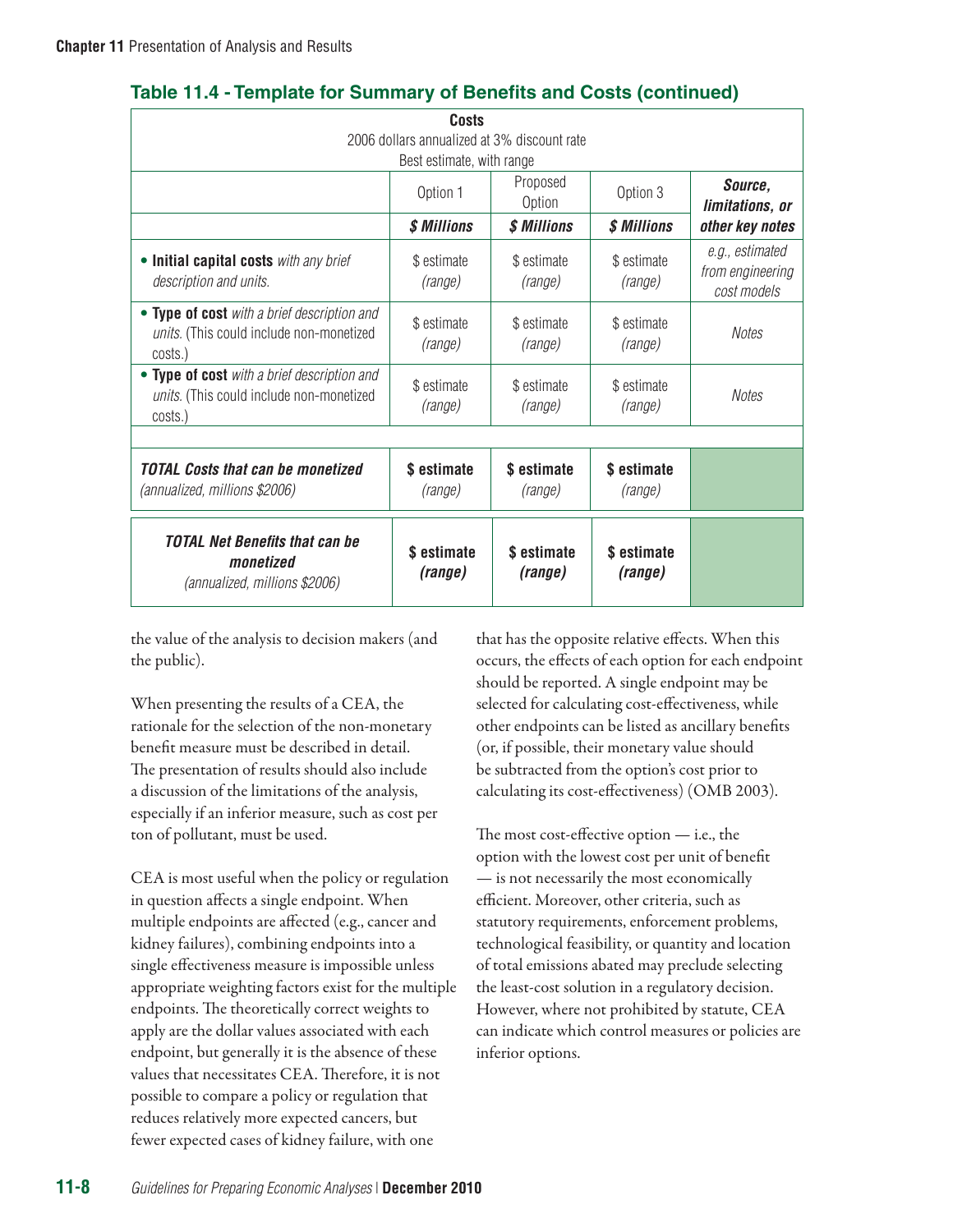## **11.1.3 Presenting the Results of EIA and Distributional Analyses**

EIA and distributional outcomes focus on disaggregating effects to show impacts separately for the groups and sectors of interest. If costs and/ or benefits vary significantly among the sectors affected by the policy, then both costs and benefits should be shown separately for the different sectors. Presenting results in disaggregated form will provide important information to policy makers that may help them tailor the rule to improve its efficiency and distributional outcomes.

The results of the EIA should also be reported for important sectors within the affected population — identifying specific segments of industries, regions of the country, or types of firms that may experience significant impacts or plant closures and losses in employment.

Reporting the results in distributional assessments may include the expected allocation of benefits, costs, or both for specific subpopulations including those highlighted in the various mandates. These include minorities, low-income populations, small businesses, governments, not-for-profit organizations, and sensitive and vulnerable populations (including children). Where these mandates specify requirements that depend on the outcomes of the distributional analyses, such as the Regulatory Flexibility Act, the presentation of the results should conform to the criteria specified by the mandate.

## **11.1.4 Reporting the Effects of Uncertainty on Results of Economic Analyses**

Estimates of costs, benefits and other economic impacts should be accompanied by indications of the most important sources of uncertainty embodied in the estimates, and, if possible, a quantitative assessment of their importance. OMB requires formal quantitative analysis of uncertainties for rules with annual economic effects of \$1 billion or more.

In economic analysis, uncertainty encompasses two different concepts:

- Statistical variability of key parameters; and
- Incomplete understanding of important relationships.

Economic analyses of environmental policies and regulatory options will frequently have to accommodate both concepts. The importance of statistical variability is commonly assessed using Monte Carlo analyses (see U.S. EPA 1997). Delphic panels, or expert elicitation techniques, can help close knowledge gaps surrounding key relationships (see IEc 2004).

Ideally, an economic analysis would present results in the form of probability distributions that reflect the cumulative impact of all underlying sources of uncertainty. When this is impossible, due to time or resource constraints, results should be qualified with descriptions of major sources of uncertainty. If at all possible, information about the underlying probability distribution should be conveyed. (A forthcoming section of these *Guidelines* will more fully address uncertainty issues.)

As recommended in Chapter 6, many EPA analyses will employ more than one discount rate to reflect different underlying approaches to discounting. When the choice of discount rate affects the outcome of the analysis, analysts should take extra care to convey the underlying theory and assumptions to decision makers. See Chapter 6 for more information.

## **11.2 Communicating Data, Model Choices and Assumptions, and Related Uncertainty**

An economic analysis of an environmental regulation should carefully describe the data used in the analysis, the models it relies on, major assumptions that were made in running the models, and all major areas of uncertainty in each of these elements. Presentations of economic analyses should strive for clarity and transparency. An analysis whose conclusions can withstand close scrutiny is more likely to provide policy makers with the information they need to develop robust environmental policies.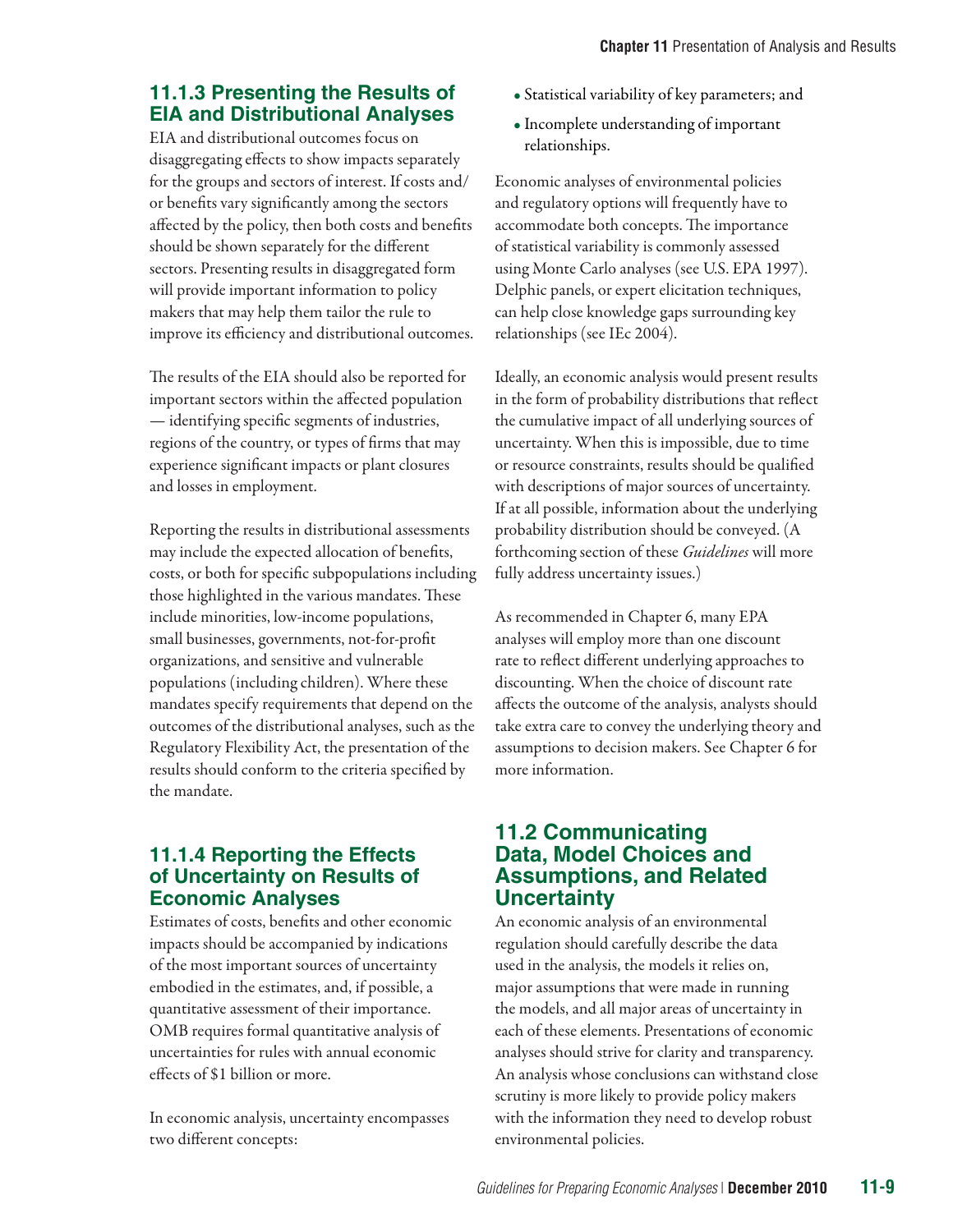## **11.2.1 Data**

An economic analysis should clearly describe all important data sources and references used. Unless the data are confidential business information or some other form of private data, they should be available to policy makers, other researchers, policy analysts and the public. Providing documentation and access to the data used in an analysis is crucial to the credibility and reproducibility of the analysis.

EPA Order 5360.1 A2 (U.S. EPA 2000a) and the applicable federal regulations established a mandatory quality system for EPA. As required by the quality system, all EPA offices have developed quality management plans to ensure the quality of their data and information products.

Until recently, federal quality assurance (QA) requirements only applied to measurement and collection of *primary* environmental data. This meant that QA requirements often did not apply to economic analyses, which usually rely on the use of secondary data. However, this changed with the introduction of QA requirements regarding use of secondary data. In 2002 the Agency released QA guidelines regarding use of secondary data, and released Agency guidance, *Guidance for Quality Assurance Project Plans,* that includes procedures for documenting secondary data (U.S. EPA 2002f ).

In any economic analysis, there should be a clear presentation of how data are used and a concise explanation of why the data are suitable for the selected purpose. The data's accuracy, precision, representativeness, completeness, and comparability should be discussed when applicable*.* When data are available from more than one source, a rationale for choosing the source of the data should be provided.

## **11.2.2 Model Choices and Assumptions**

An economic analysis of an environmental regulation should carefully describe the models it relies on, the major assumptions made in running the models (to be discussed more fully below), and any areas of outstanding uncertainty. The analyst should take particular care to explain any results that might be viewed as counter-intuitive. In particular, analysts should be careful not to accept model output blindly. Any model that is used without proper thought given to both its input and output may become a "black box" insofar as nonsensical results may result from a misspecified scenario, a coding error, or any of a number of other causes.

In the process of conducting an economic analysis, it is sometimes necessary to bridge an information gap by making an assumption. Analysts should not simply note the information gap, but should also justify the chosen assumption and provide a rationale for choosing one assumption over other plausible options. The analyst should take care not to overlook information gaps that are filled with a piece of information that is only slightly related to the desired information. Analysts are advised to keep a running list of assumptions. This will make it easier to identify "key assumptions" for the final report. The likely impact of errors in assumptions should be characterized both in terms of direction and magnitude of effect when feasible.

Maintaining a list of assumptions can benefit the analysis in several ways. In the short run, a list can serve to focus analysts' attention on those assumptions with the greatest potential to affect net benefits, possibly leading to new approaches to bridging an information gap. In the long run, highlighting information gaps may encourage EPA or others to devote attention and resources to generating that information.

Whenever the likely errors in a particular assumption can be characterized numerically or statistically, the factor is a good candidate for sensitivity analysis or uncertainty analysis, respectively. In many cases, only a narrative description of the impact of errors in assumptions is possible. The analyst should include a table that clearly lays out all of the key assumptions and the potential magnitude and direction of likely errors in assumptions in the summary of results.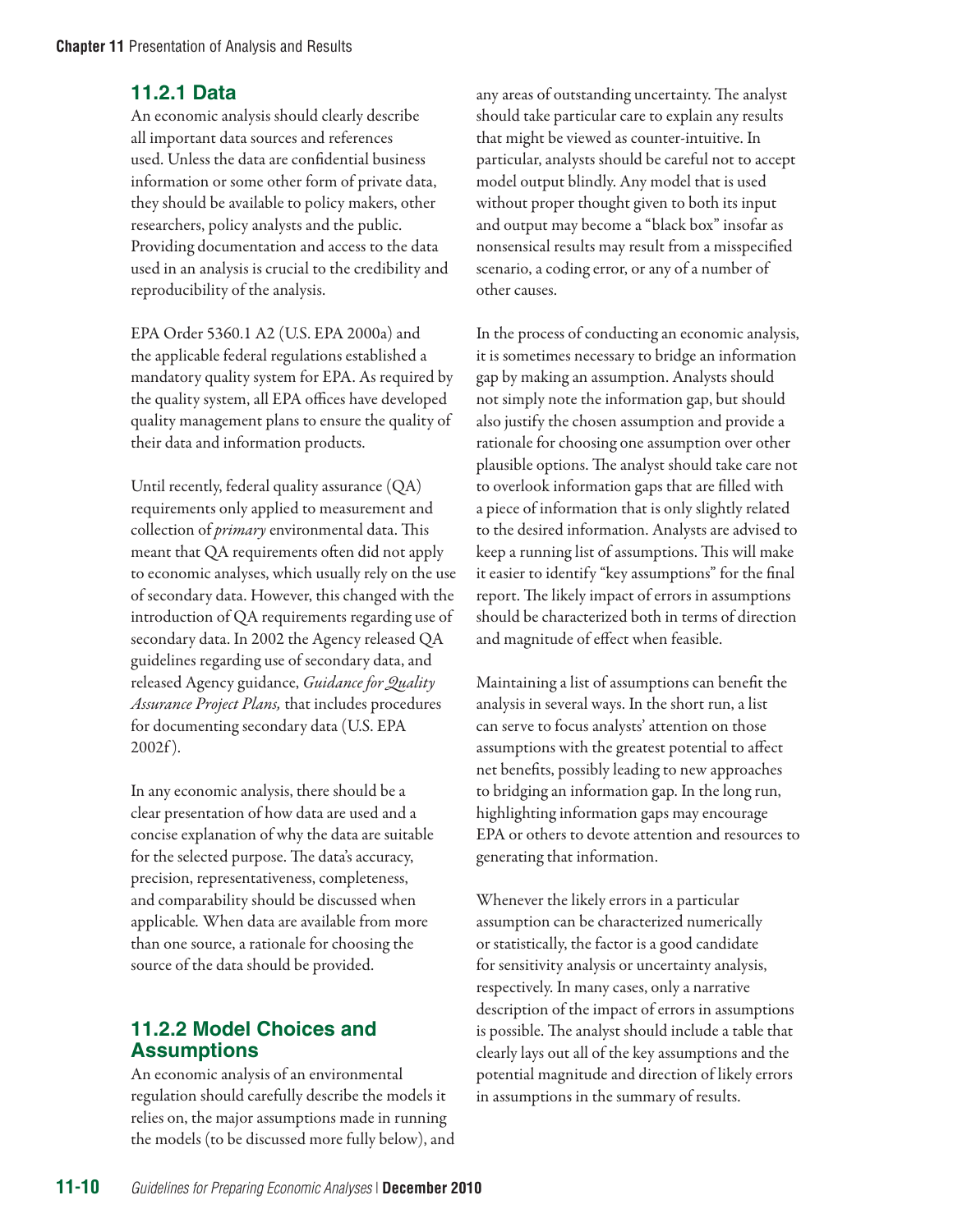## **11.2.3 Addressing Uncertainty Driven by Assumptions and Model Choice**

Every analysis should address uncertainties resulting from the choices the analyst has made. For example, many economic analyses performed at EPA include assessments of economic impacts expected to occur decades into the future. Estimates of the future costs and benefits of a regulation will be sensitive to assumptions about growth rates for populations, source categories, economic activity, and technological change, as well as many other factors. Sensitivity analyses on key variables in the baseline scenario should be performed and reported when possible. This allows the reader to assess the importance of the assumptions made for the central case. Some of these variables may be affected by a regulation, particularly the assumed rate of technological innovation. (Please see Chapter 5 for additional guidance on specifying baselines.)

The impact of using alternative assumptions or alternative models can be assessed quantitatively in many cases.

- Alternative analysis. An analysis of alternative assumptions or "alternative analysis" is the substitution of one of the key assumptions with another. In presenting the results, the alternative analysis is presented with equal weight as the primary analysis and is presented alongside of the primary analysis, even if the probability of the alternative assumption differs from that of the primary analysis. Because performing an alternative analysis on all the assumptions in an analysis is prohibitively resource intensive, the analyst should focus on the assumptions that have the largest impact on the final results of the particular analysis. Thus, keeping a running list of the "key assumptions" in an analysis is recommended.
- Sensitivity analysis. A sensitivity analysis is used to assess how the final results or other aspects of the analysis change as input parameters change, particularly when only point estimates of parameters are available. A regulatory impact analysis benefits from

knowing how the cost-effectiveness of a particular technology changes as fuel prices change, or how the net benefits of a BCA change as one of the model coefficients change. Typically, a sensitivity analysis measures how the model's output changes as one of the input parameters change. Joint sensitivity analysis (varying more than one parameter at a time) is sometimes useful as well.

• Model uncertainty. In addition to explaining the uncertainty in a model's parameters, analysts should discuss the uncertainty generated by the choice of model. Multiple models are often available to the analyst, and choosing among them is similar to making an assumption. Implicit in the choice of a model are many factors. For example, one model may take long-run effects into account while another model does not. When possible, presenting results of an alternate model can inform the reader. When resource limitations prevent the use of an alternative model, it is still often possible to predict the direction and likely magnitude of the use of an alternate model, and the analyst should present this information to the reader.

## **11.3 Use of Economic Analyses**

The primary purpose of conducting economic analysis is to provide policy makers and others with detailed information on a wide variety of consequences of environmental policies. One important element these analyses have traditionally provided to the policy-making process is estimates of social benefits and costs the economic efficiency of a policy. For this reason, these *Guidelines* reflect updated information associated with procedures for calculating benefits and costs, monetizing benefits estimates, and selecting particular inputs and assumptions.

Determining which regulatory options are best even on the restrictive terms of economic efficiency is often made difficult by uncertainties in data and by the presence of benefits and costs that can be quantified but not monetized, or that can only be qualitatively assessed. Even if the criterion of economic efficiency were the sole guide to